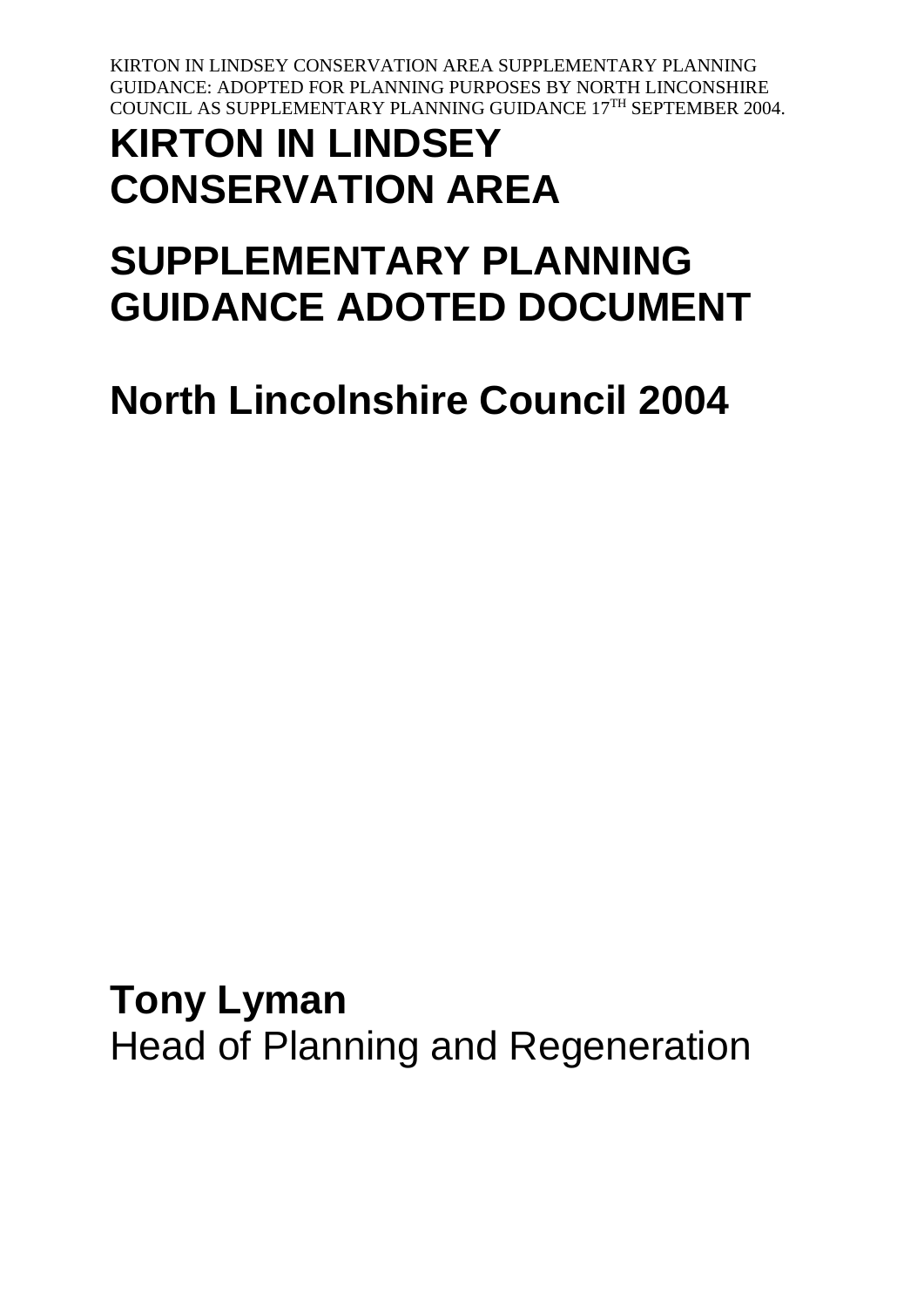## **Section 1: background information**

1.1Introduction

- 1.2 North Lincolnshire Local Plan
- 1.2The development of Kirton in Lindsey
- 1.3The character of the Kirton in Lindsey Conservation Area

## **Section 2 : policies**

- 2.1 General information
- 2.2 Listed buildings
- 2.3 Buildings of Townscape Merit and demolition in conservation areas

2.4 Other buildings – buildings of neutral and negative effect in their present form.

2.5 New development

- Design
- Materials
- Shopfronts
- 2.6 Protection of views and focal points
- 2.7 Trees
- 2.8 Environmental improvements
- 2.9 How residents can help
- 2.10 Useful names and addresses
- 2.11 Bibliography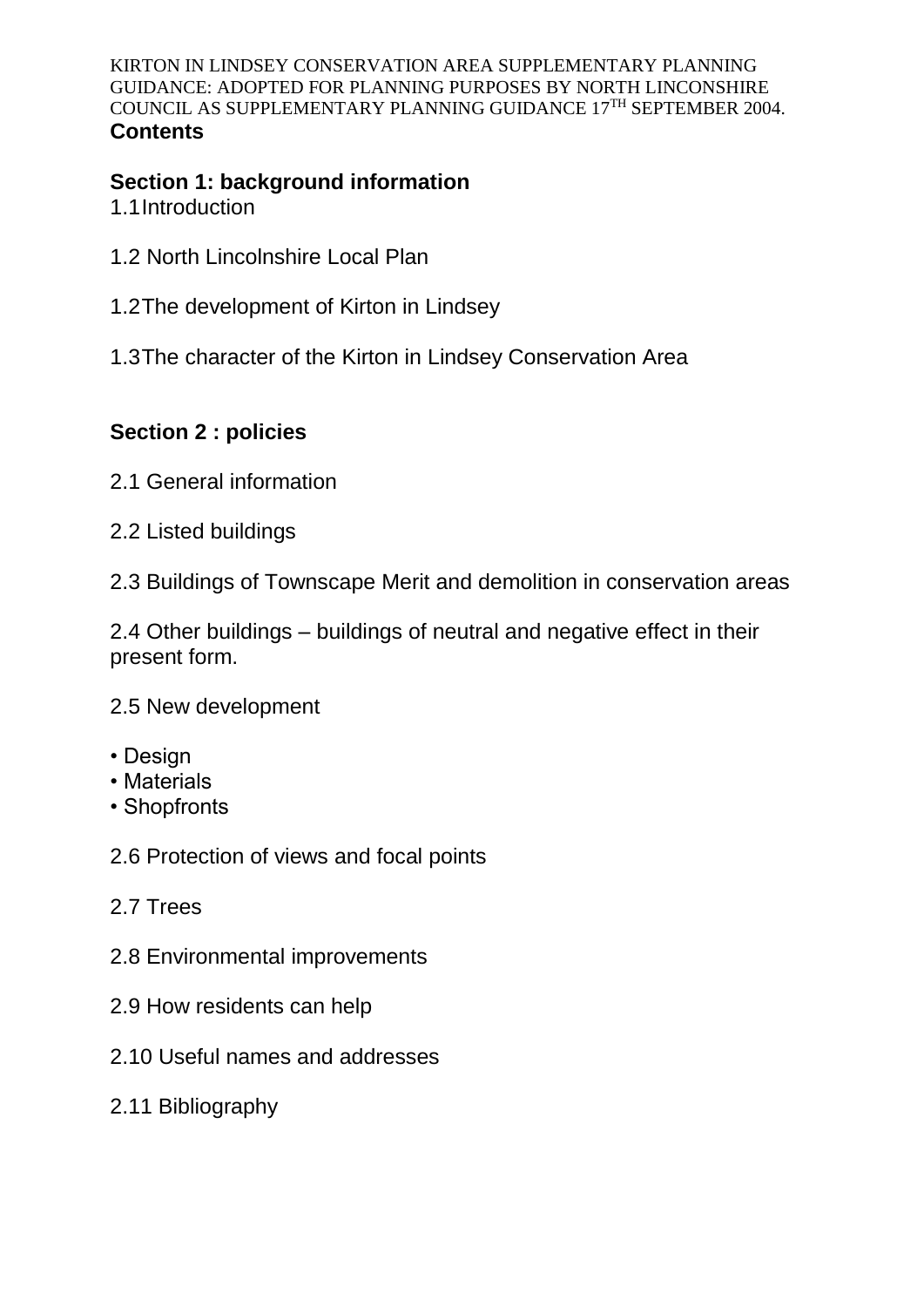Map showing the conservation area boundary; Listed Buildings; Buildings of Townscape Merit and other features of the conservation area.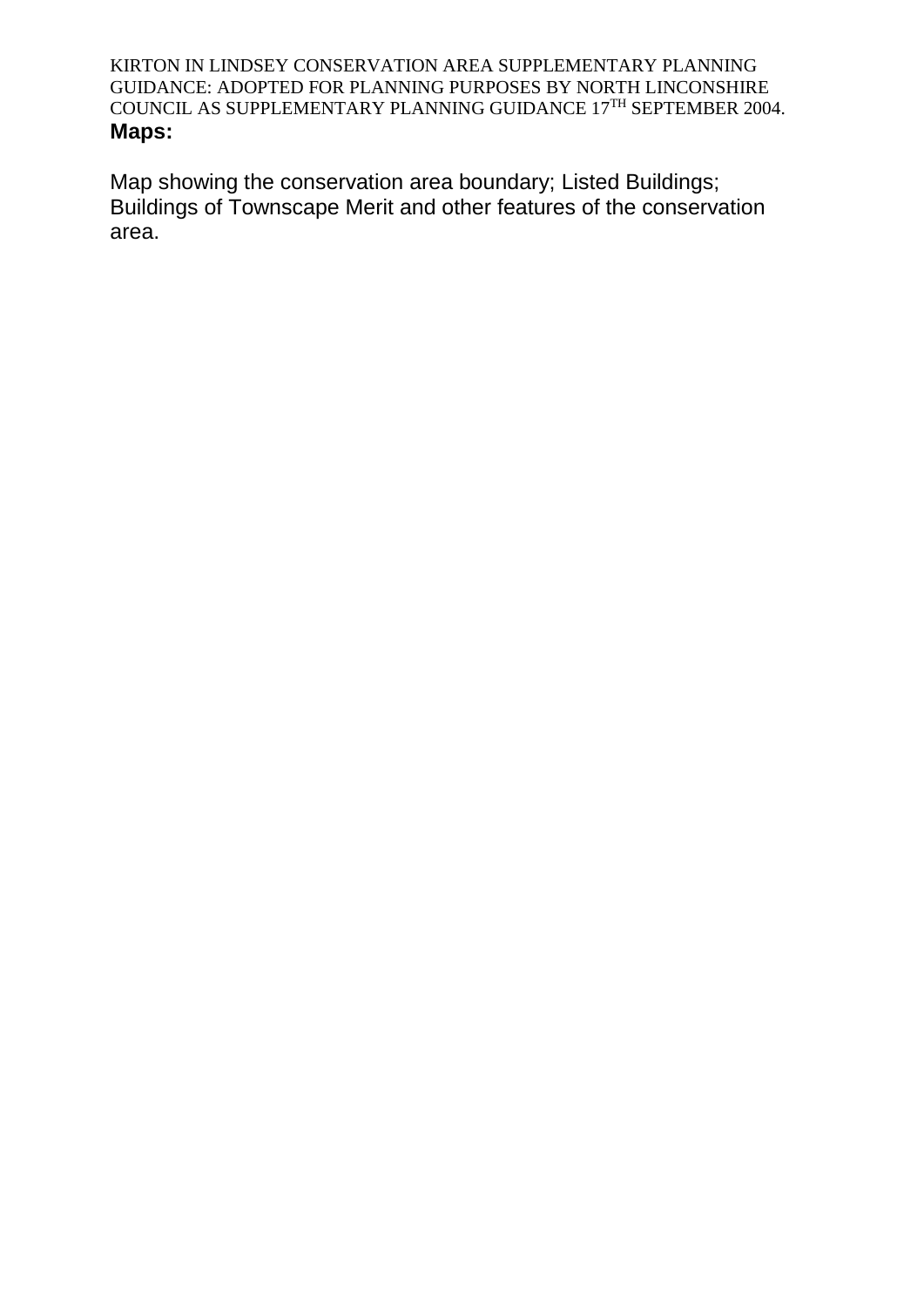## **SECTION 1 BACKGROUND INFORMATION**

## **1.1 Introduction**

Kirton is a former market town situated on a sloping site along a limestone ridge some six miles to the south of Scunthorpe. The conservation area designated at the time of survey is divided into two, with the first part being centred on St. Andrew's Church, and the second, higher up the hill, being located around the Market Place and High Street. The town is characterised by its narrow streets, with a strong sense of enclosure, by the hilly location, and by its interesting collection of 18th and 19th century buildings.

The Kirton in Lindsey Conservation Area was designated by the former Glanford Borough Council in 1970 and extended in 1985. A conservation area is *an area of special architectural or historic interest the character or appearance of which it is desirable to preserve or enhance.* This is set out in the Planning (Listed Buildings and Conservation Areas) Act 1990 which also requires local authorities to publish proposals for the preservation and enhancement of their conservation areas and to ensure that all development within such areas is assessed very carefully.

A conservation area is *an area of special architectural or historic interest the character or appearance of which it is desirable to preserve or enhance.* This is set out in the Planning (Listed Buildings and Conservation Areas) Act 1990, which requires local authorities to publish proposals for the preservation and enhancement of conservation areas and to assess all development proposals within such areas very carefully.

This document builds upon an appraisal of the character of the conservation area, which is published as a sister document, by providing detailed guidance on the management of the area. Both documents have been the subject of a consultation with local residents and other interested parties and have been amended as a result. North Lincolnshire Council has adopted both as Supplementary Planning Guidance to be used to inform and guide its decision making when determining planning and listed building consent applications within, and on the boundaries of, the conservation area.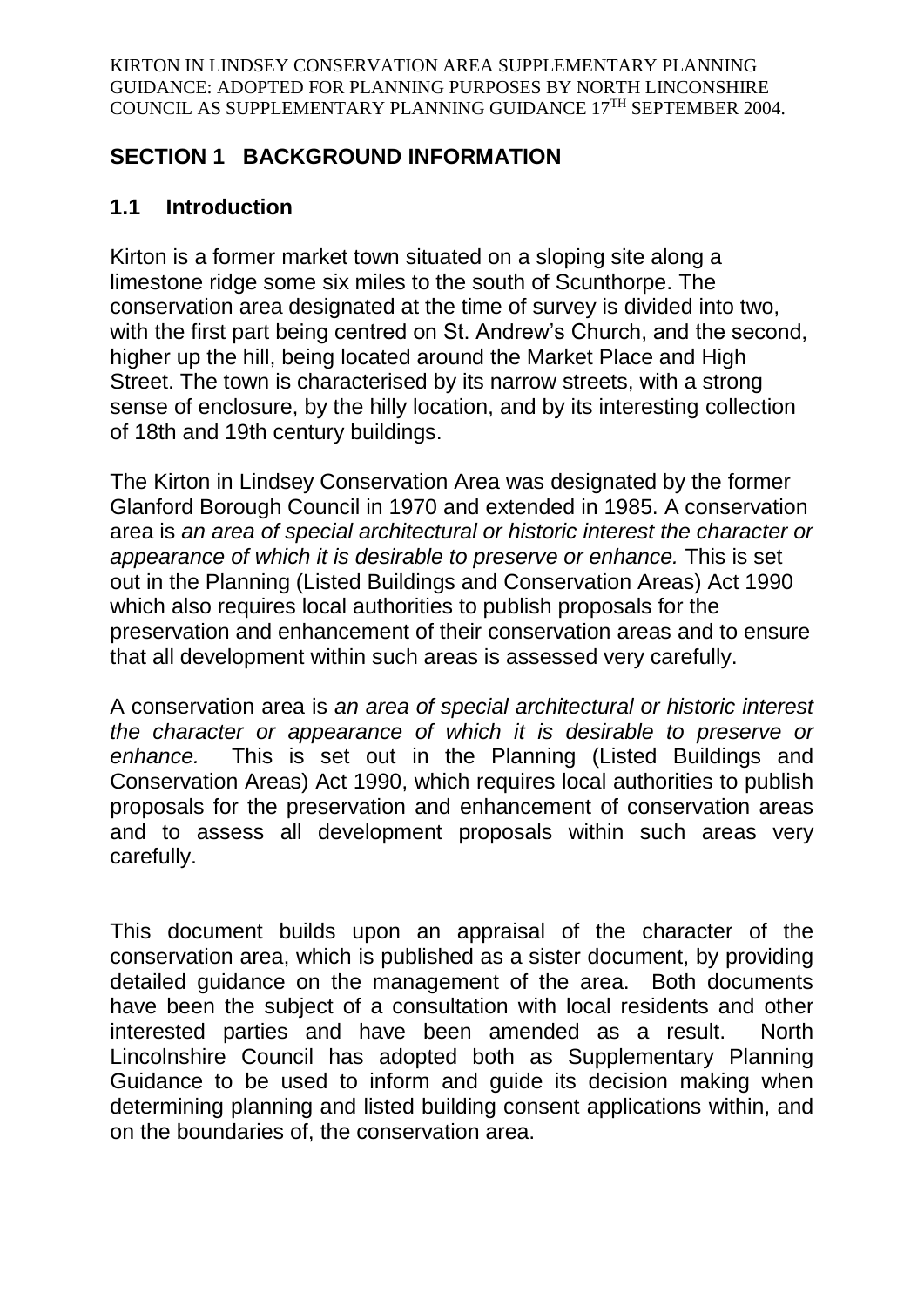#### **1.2 North Lincolnshire Local Plan**

The North Lincolnshire Local Plan was adopted in May 2003 and should be consulted in conjunction with this document. Within the Plan are detailed policies, which seek (amongst others) the protection of listed buildings and the preservation and enhancement of conservation areas.

Kirton (population about 2,800) is described in the Local Plan as a "Medium Growth Settlement", a category which covers larger market towns and villages in rural areas that fulfil a service function and provide employment opportunities.

### *The following policies are relevant:*

Policy HE1 Conservation Areas.

This policy states that the Council will continue to protect areas of special quality and character by designating new conservation areas, and by reviewing existing conservation areas.

Policy HE2 Development in Conservation Areas.

This policy states that all new development within a conservation area, or which might affect the setting of it, should preserve or enhance the character and appearance of the area and its setting. Detailed guidance is also included on how this should be achieved.

Policy HE3 Demolition in Conservation Areas.

This policy provides the criteria by which applications for demolition will be considered.

Policy HE5 Development affecting Listed Buildings.

This policy describes how the Council will seek to secure the preservation, restoration and continued use of listed buildings.

Policy HE6 Demolition of Listed Buildings

This policy outlines how applications for the demolition of listed buildings will be assessed.

Policy LC11 Areas of Amenity Importance

This policy describes how the Council will seek to protect Areas of Amenity Importance.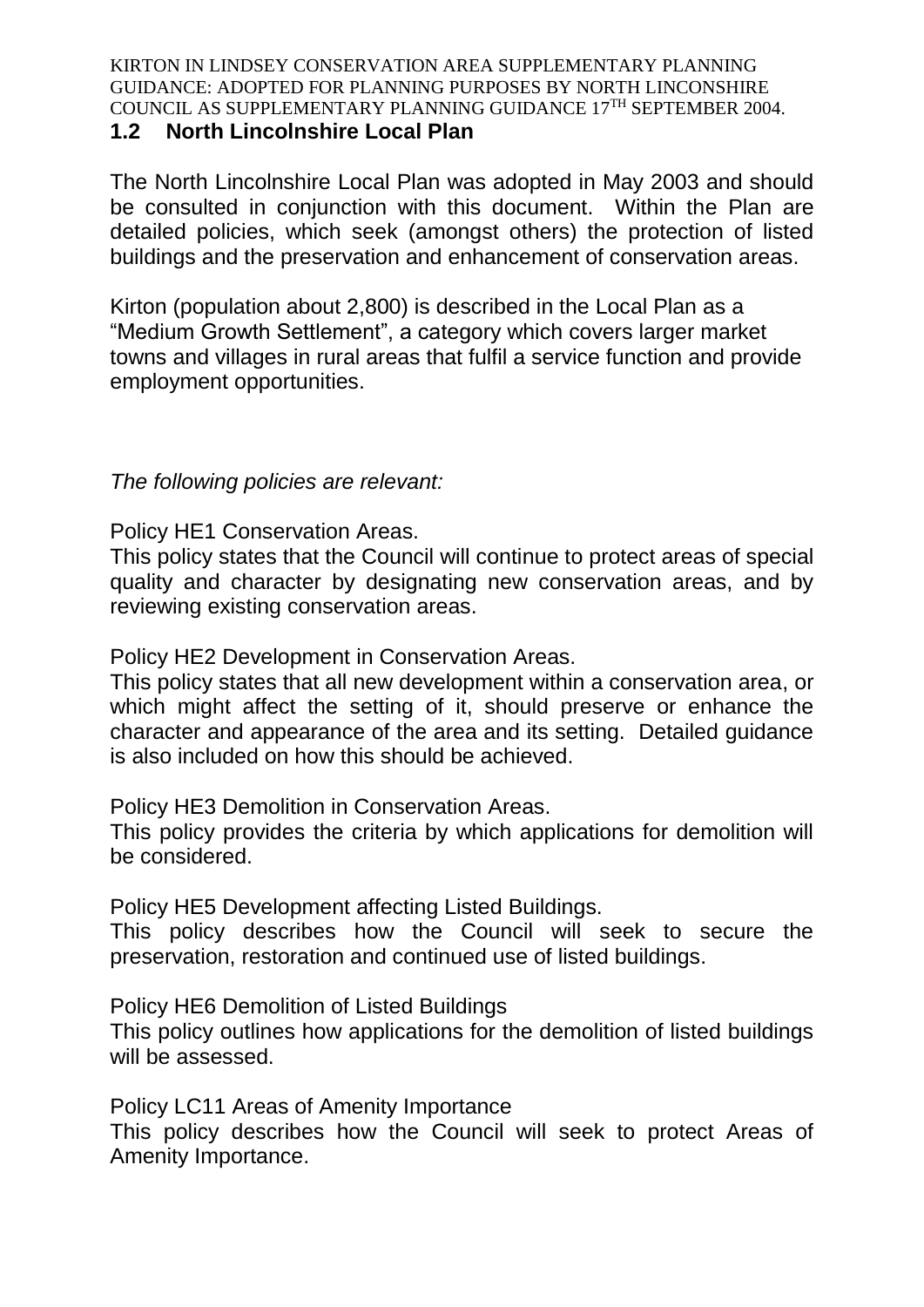Further policies consider archaeology and include the requirements for archaeological evaluations for certain sites and buildings. These policies are consistent with central government advice in PPG16, which stresses the importance of understanding and recording sites and buildings prior to development.

## **1.3.1 The development of Kirton In Lindsey.**

There may have been a Saxon church on the small hillock which lies below St. Andrew's Church, and a large Saxon cemetery has been found about one mile to the north of Kirton. At the time of the Norman Conquest the "Soke of Kirton" (a collection of medieval manors) was owned by Earl Edwin of Mercia, but after 1066 they passed to William the Conqueror and subsequently became a Crown property. The earliest development was around the church and although there was no "great house" associated with Kirton, a Manorial Court House and Manor House were built, of which only some earthworks survive.

In the 18th and 19th centuries the development and the improvement of the town was carried out under the patronage of the Duchy of Cornwall. In 1913 the Duchy sold the Market Place, The Green, and Manor lands and effectively withdrew from Kirton. Today, Kirton is a dormitory town, with new housing on its outskirts and local shops mainly located around the Market Place.

## **1.4 The character of the Conservation Area**

At the time of writing Conservation Area is divided into two separate parts: the area around the Market Place and High Street, and the area around St. Andrew's Church. The Market Place area contains the open public square (site of the former market) and groups of closely packed, 18th and 19th century houses. To the north lies the more open town green, with more dispersed buildings around it, and some modern development just outside the conservation area boundary.

Around St. Andrew's Church is a spacious churchyard and former vicarage, with many trees and pleasant landscaped gardens. Separating the two sections are Queen Street, Wesley Street and March Street, currently not within the conservation area boundary. The use of stone,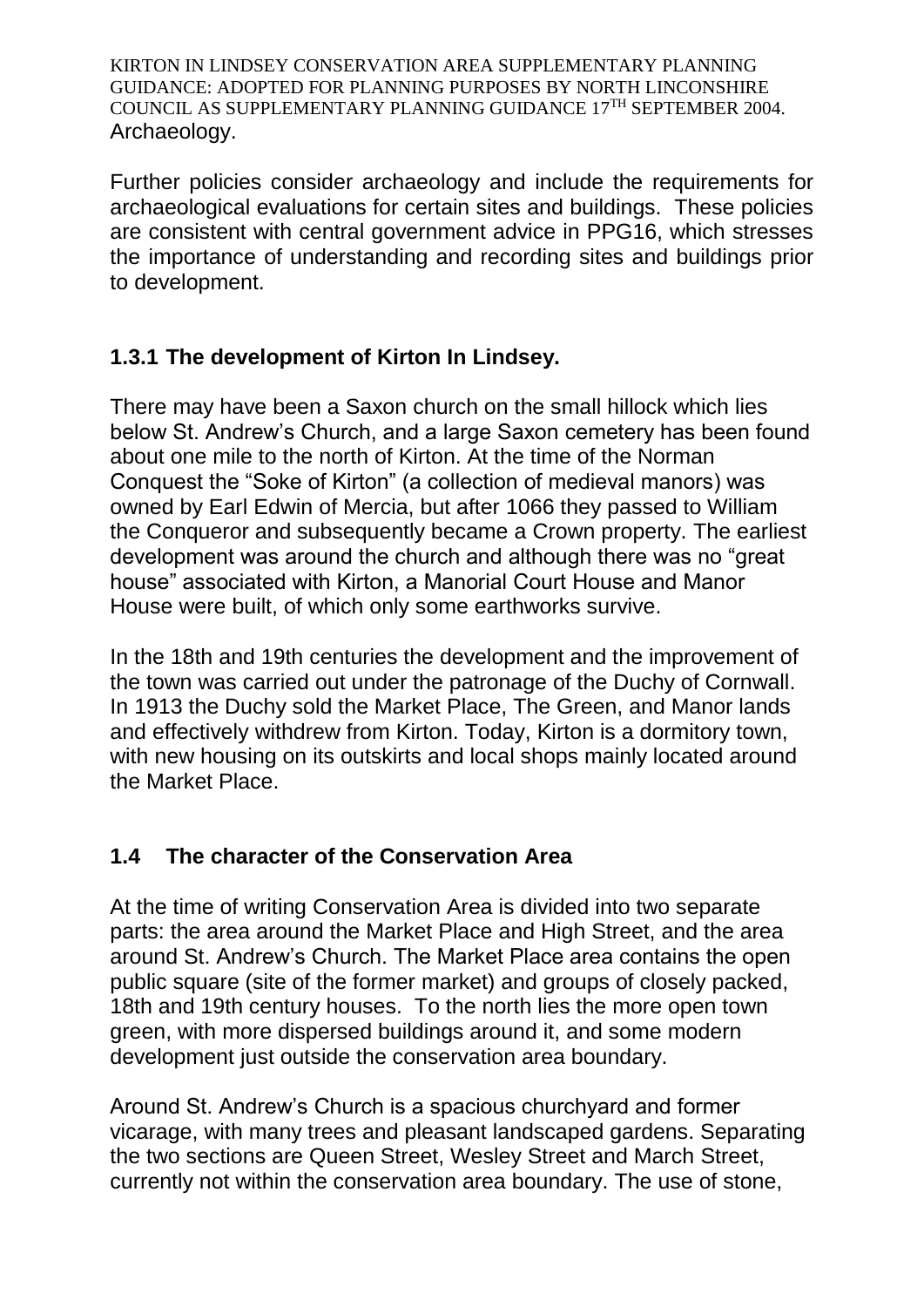KIRTON IN LINDSEY CONSERVATION AREA SUPPLEMENTARY PLANNING GUIDANCE: ADOPTED FOR PLANNING PURPOSES BY NORTH LINCONSHIRE COUNCIL AS SUPPLEMENTARY PLANNING GUIDANCE 17TH SEPTEMBER 2004. red brick, and clay pantiles for the mainly 18th and 19th century buildings provides a strong sense of local identity with details such as tumbled brick gables, sash windows, and panelled doors, adding further interest.

Within the Town also are some good examples of historic painted timber shopfronts, modestly sized but retaining their original corbels, stall risers, and pilasters or columns.

## **SECTION 2 POLICIES**

## **2.1 General information**

The following sections contain a number of policies and guidance for preserving or enhancing the Conservation Area. Included is information about controls on listed building and about improving buildings, which contribute positively to the character of the conservation area. Further sections deal with design guidance for new development, and the protection of important views and focal points within the conservation area. Included at the end of this section is a list of various organisations which publish additional guidance, including details of where to obtain another useful document, Planning Policy Guidance Note (PPG 15), which sets out central government's policies in relation to listed buildings and conservation areas. Local policies are set out in the North Lincolnshire Plan, which was adopted in May 2003. Further guidance on planning in conservation areas can be obtained from the Council's Planning and Regeneration Service.

## **2.2 Listed Buildings**

Listed buildings within the Kirton in Lindsey Conservation Area are mainly stone or brick built and date to the 18th and 19th centuries. Often, the main structure is built in stone with a brick façade (for prestige) added to the front, although many of the properties around the Market Place have been rendered and painted. They are usually two or three storeys high with pantiled roofs and gabled ends. Substantial brick stacks sit on the central ridges. The buildings tend to be positioned on the back of pavements, without front gardens, and because they form continuous development along the street, their backs are not usually visible from the public viewpoint. The windows are usually sashed although at ground floor level in the High Street and around the Market Place most of the buildings have inserted shopfronts.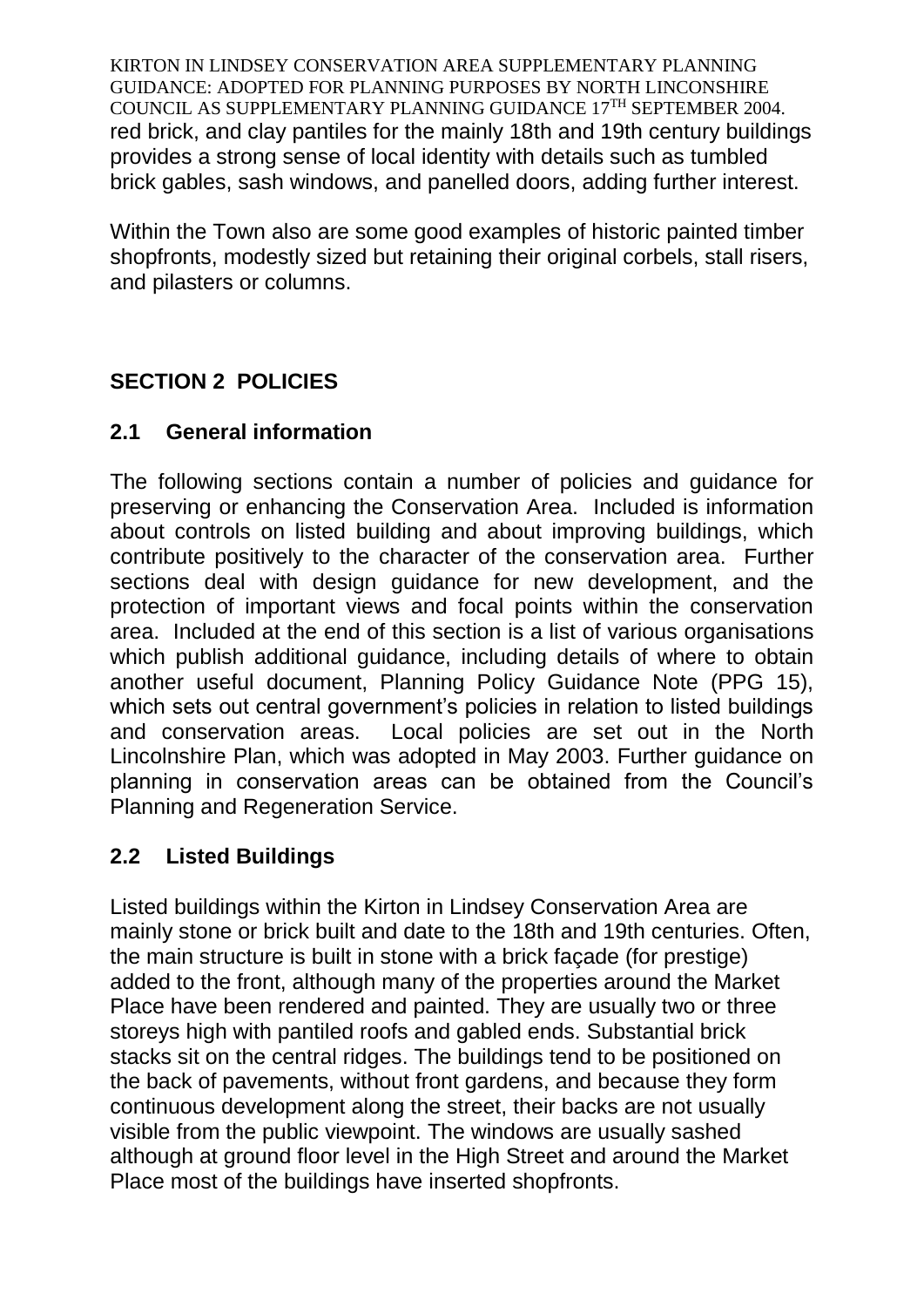Polices relating to listed buildings can be found in the North Lincolnshire Local Plan Revised (Polices HE56, HE57 and HE78). Broadly, these seek to prevent the demolition of listed buildings or their unsympathetic alteration including the insertion of unsuitable shopfronts and other advertising.

"Listing" covers both the interior and exterior of a listed building, and all structures within the curtilage which form part of the land and have done so since before 1 July 1948.

 *Listed Building Consent is needed for all alterations and extensions which affect the architectural or historic interest of a listed building*

Alterations to listed buildings which may need consent include relatively minor changes like inserting a new window; removing an internal wall, door or fireplace; adding a chimney or flue; removing panelling or fitted cupboards; and inserting a new bathroom where new drainage is required.

Like-for-like repairs usually do not require Listed Building Consent. Owners of such buildings should be encouraged to use traditional materials for roof repairs including lead for flashings and pantiles, clay tiles (or occasionally slate) for roofing repairs. Brick and stonework should be carefully repointed using traditional lime mortars with a brushed flush joint (not weatherstruck or ribbon joints) and cleaning should only be undertaken where its is structurally necessary (such as where build up of dirt or lichen is causing the bricks or stone to break down). Windows should be always repaired *in situ* rather than replaced wholesale. A good joiner can repair rotting timber windows by piecing in new sections and there are many companies who can upgrade timber windows to provide much improved sound and heat insulation. Doors should also be repaired whenever possible but where replacement is needed, the new door must match the original exactly.

 *Like-for-like repairs usually do not require Listed Building Consent although they must be carried out using traditional materials and detailing.*

The importance of the interior as well as the external appearance must be recognised when dealing with listed buildings. It is important that the original plan form and features are protected. Opening up previously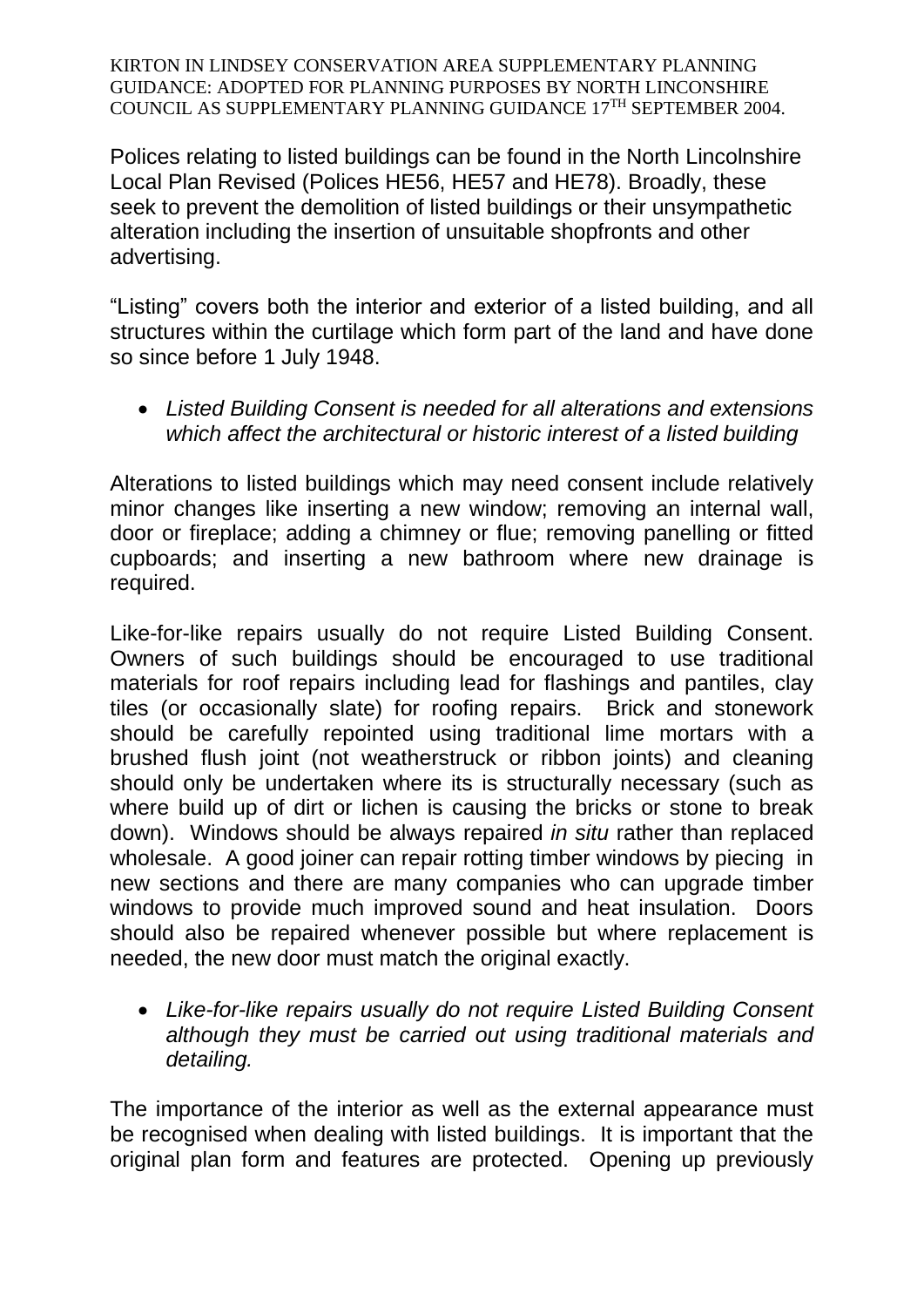KIRTON IN LINDSEY CONSERVATION AREA SUPPLEMENTARY PLANNING GUIDANCE: ADOPTED FOR PLANNING PURPOSES BY NORTH LINCONSHIRE COUNCIL AS SUPPLEMENTARY PLANNING GUIDANCE 17TH SEPTEMBER 2004. separated rooms or moving staircases, removing chimneybreasts, fireplaces, original doors and decorative plasterwork are all changes which are unlikely to receive listed building consent.

 *The original plan form and historic interior features of listed buildings should be preserved.*

Similarly, extensions to listed buildings should be carefully designed to reflect the scale and detailing of the original building. Extensions should be to the side or rear (depending on the layout of the building) and should be lower than the original building and secondary in scale. Materials and details should match the original examples within the listed building, including windows and eaves and roof details. Applications for such changes should be accompanied by enough detailed information for the Council to assess the impact of the scheme on the character of the existing building and the conservation area. The Council will require existing and proposed plans, sections and elevations at 1:50 scale with larger scale drawings illustrating details such as new windows and doors. Additional information may be requested as required.

The English Historic Towns Forum is producing an informative guide on the making of better planning applications for proposals affecting conservation areas and listed buildings which is copyright to that body until October 2003. Applicants will find this of assistance in making applications (The English Historic Towns Forum – ISBN 1 898261 51 2 – Tele 0117 9750459 – e-mail: ehtf@uwe.ac.uk).

 *Extensions to listed buildings should be secondary in scale to the original building and be carefully detailed. Applications for alterations and additions will need to be drawn-up to a 1:50 scale.*

Alterations which require Listed Building Consent are currently nil rated for VAT but repairs to listed buildings are assessed at the usual VAT rate of 17.5% and all but 5% of the VAT levied in repairs on listed places of worship can be reclaimed. Owners should contact the Customs and Excise Office (Tel: 0845 0109000 ) for further details and a leaflet.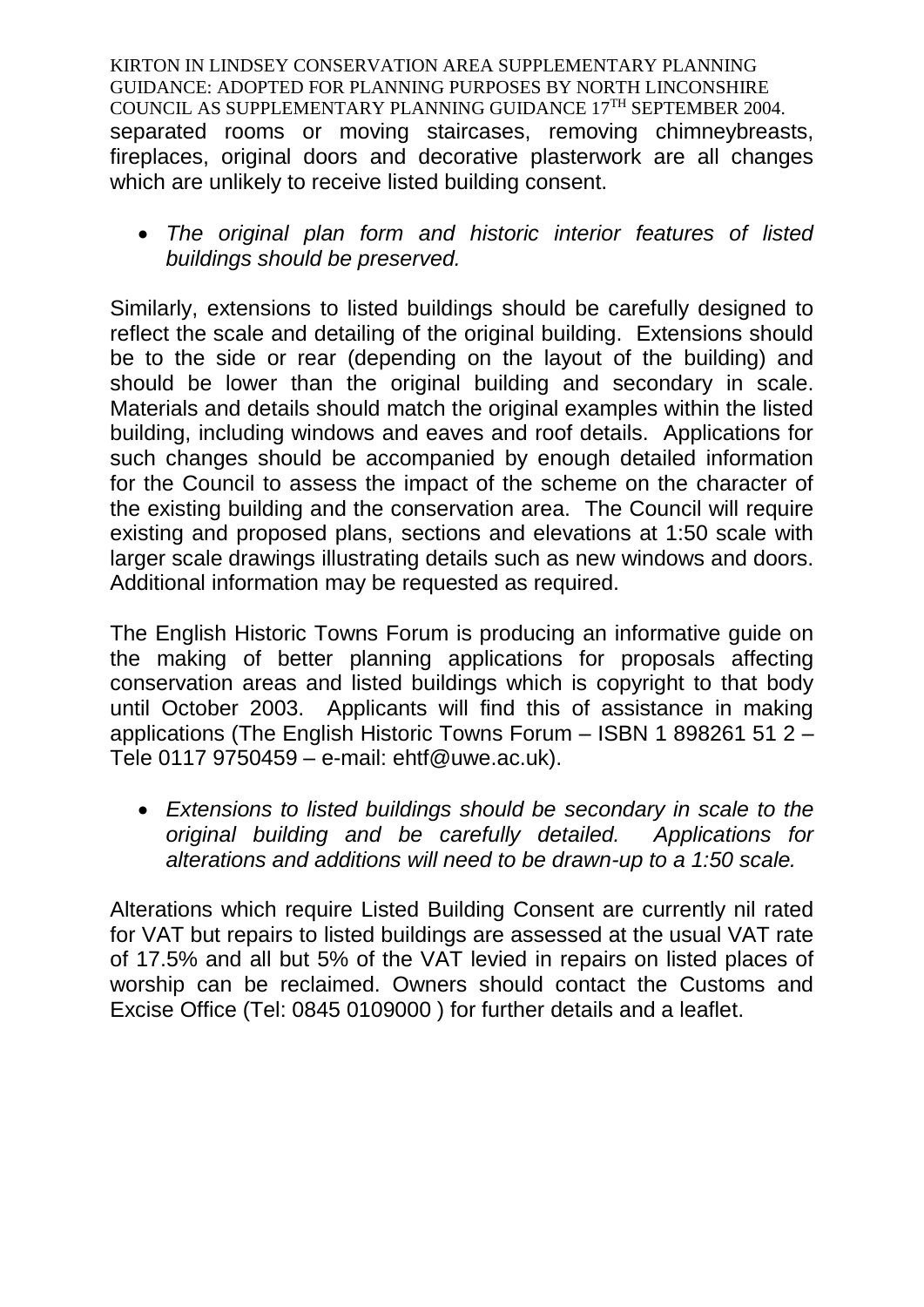### **2.3 Buildings of Townscape Merit and demolition in Conservation Areas**

Conservation Area Consent is required for the full or substantial demolition of buildings within the conservation area. In accordance with the Government Guidance in PPG15 there will be a presumption in favour of retaining buildings, which make a positive contribution to the character or appearance of the conservation area.

A large number of Buildings of Townscape Merit, unlisted buildings, which it is considered contribute positively to the character of the Kirton in Lindsey Conservation Area, have been identified. They largely date to the late 18th or 19th century. The buildings are generally unaltered or, could with some restoration, be easily restored to their original appearance. Their age and architectural interest is considered to provide sufficient justification for them to be given special protection.

Considered to be of local importance they contribute positively to the character of the conservation. The demolition of such buildings will erode and dilute the existing character of the Conservation Area and adversely affect its appearance. Additionally, because these buildings are an important part of the character of the conservation area, special attention needs to be paid to applications to alter and extend these properties.

- *North Lincolnshire Council will resist applications to demolish all or a substantial part of any building identified as a "Building of Townscape Merit". Additionally, alterations and extensions to these buildings will have to be particularly sensitively designed and take into account their historic and architectural interest.*
- *Every effort should be made to retain all existing traditional architectural features of these buildings the removal or loss of which will need to be fully justified within the context of any adverse impacts which this loss will have on the character and appearance of the Conservation Area. Alterations will need to incorporate matching designs and materials appropriate to the age and character of the building.*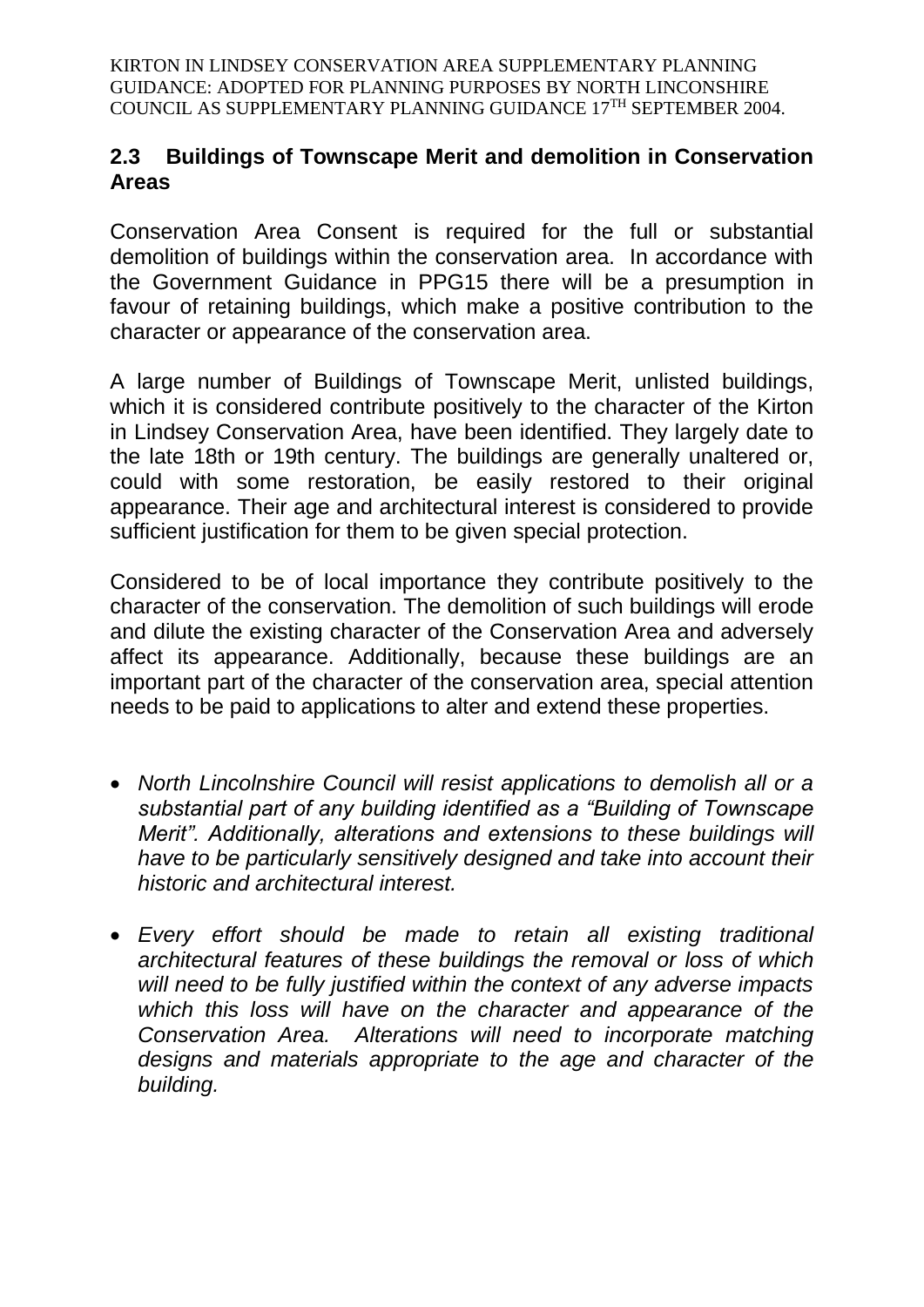KIRTON IN LINDSEY CONSERVATION AREA SUPPLEMENTARY PLANNING GUIDANCE: ADOPTED FOR PLANNING PURPOSES BY NORTH LINCONSHIRE COUNCIL AS SUPPLEMENTARY PLANNING GUIDANCE 17TH SEPTEMBER 2004. **2.4 Other buildings – Neutral buildings and negative buildings in their present form.**

Neutral buildings are older buildings, which have been altered or modern buildings the design of which is considered to be reasonably in keeping with the surrounding area.

Negative buildings are buildings, which, *in their present form*, conflict with the traditional character of the Conservation Area as identified in the character appraisal document for it. Whilst these buildings do not contribute as much to the area character as buildings of townscape merit they can be renovated sympathetically incorporating traditional designs and materials appropriate to the conservation area.

- *Alterations to neutral buildings and negative buildings shall incorporate traditional materials and designs that are associated with the key buildings in the conservation area (listed buildings and buildings of townscape merit.)*
- *Demolition of these buildings would only be considered replaced with a quality building that has been specifically designed to preserve and enhance the character of the conservation area.*

## **2.5 New Development in the Conservation Area.**

Policies for new development in conservation areas in the whole of North Lincolnshire are included in the Local Plan in the chapter on the Historic Environment (policies HE2, HE3 and HE4). Additionally, the same Plan includes Supplementary Planning Guidance which provides detailed advice on house extensions.

Although the commercial core of Kirton is heavily built-up, there are more open gardens behind these buildings, very close to the town centre. Whilst these may appear to offer potential for development, it should be remembered that the form and layout of the conservation area is, in general, relatively spacious and pressure for new development in backland sites should generally be resisted. Where sites for development do occur, such as where modern buildings of little merit have already been identified, the following criteria will apply to the new scheme: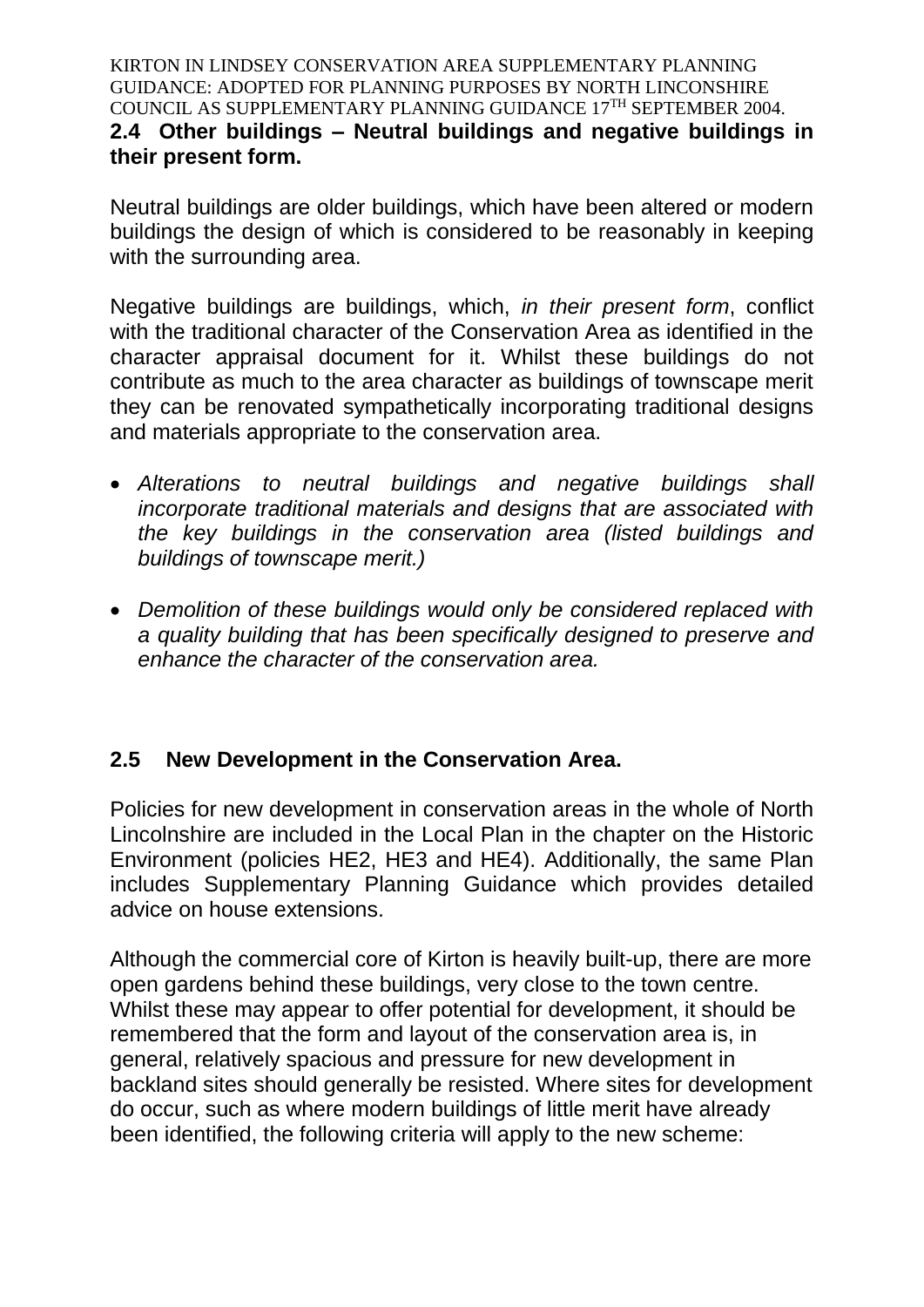## **Design**

The principal aim of new development should be to marry-in the new with the existing, rather than making the new building completely different. This is because the attractiveness of the town centre relies on the visual cohesiveness of the streetscape.

 *All new development should reflect the scale and materials of adjoining property. The form of any new building, including its height, relationship to the street, and any rear extensions, should be sympathetic to the surrounding buildings. Because most new development will be within existing terraces or groups of buildings, rooflines, eaves heights and details, and shop fronts or front doors should match or reflect adjoining properties. The addition of chimneystacks in some locations may be required, to ensure compatibility with adjoining properties. Development on more isolated sites within the conservation area should follow the historic form of building, copying existing buildings in terms of scale, bulk and height.* 

## **Materials**

Materials for new development in Kirton will usually be chosen to match existing buildings in the area, so stone or red brick, or in some locations, a rendered finish, will be appropriate. Roofs should be covered in clay pantiles or Welsh slate. Modern, machine-made flat clay tiles will rarely be acceptable; neither will concrete tiles or artificial slate. Windows should be made from timber and traditional detailed with vertically sliding sashes or horizontally sliding casements. Top-hung false "sashes" are not suitable. Front doors should be made from timber, with four or six recessed moulded panels. All timber should be painted not stained.

 *Traditional materials and details should be specified for new development. The use of material other than timber is unacceptable for windows, doors and conservatories in conservation areas.*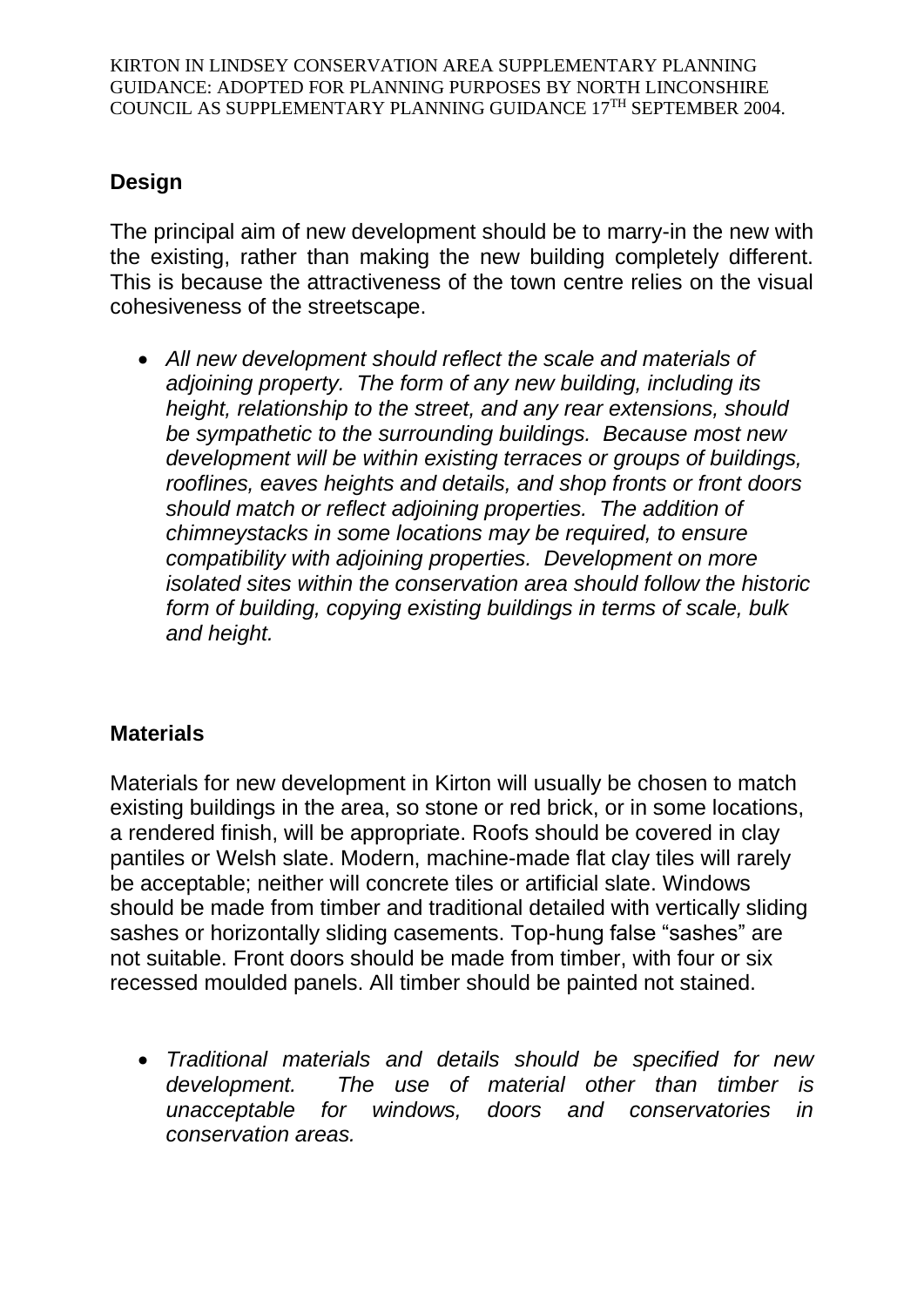## **Shopfronts**

There are many examples of historic shopfronts in Kirton, and these add visual interest to the street and tell us about the history of the town. Their removal will usually be resisted by the Council, and they should be properly maintained and repaired, using traditional materials and details.

*Existing historic shopfronts in Kirton should be retained.* 

New shopfronts in Kirton should reflect the prevailing 19th century character of the existing shopfronts in the town. They should therefore have a sloping fascia, supported on pilasters or corbels, with a panelled stall-riser beneath. If security shutters are required, they should be positioned inside the shopfront. All shopfronts should be painted not stained. Shop signs should be limited to a simple painted fascia, although traditional hanging signs may be considered acceptable. If external lighting is required, it should be provided by individual spotlights, carefully positioned above the fascia. Internally illuminated letters or plastic fascia signs will not be usually be accepted.

 *New shopfronts should be built in timber, traditionally detailed, and carefully illuminated.*

## **2.6 Protection of open spaces and views.**

Kirton's location on a steep slope provides a number of dramatic views across the River Trent valley to the west, and along undulating medieval lanes within the town. Other notable views of the town can be seen when approaching Kirton from the east, with the listed Mount Pleasant windmill providing a very important focal point.

The conservation area appraisal for Kirton identified a series of important views within the town, particularly down Train Gate and Wesley Street, along Sunny Hill and down Spa Hill, and down Dunstan Street. Views across The Green are another important component to the character of the conservation area. Within the more built-up area, the Market Place provides an important public open space and a focal point to the shops and indeed, to the whole community of Kirton, with the Town Hall and Post Office close by.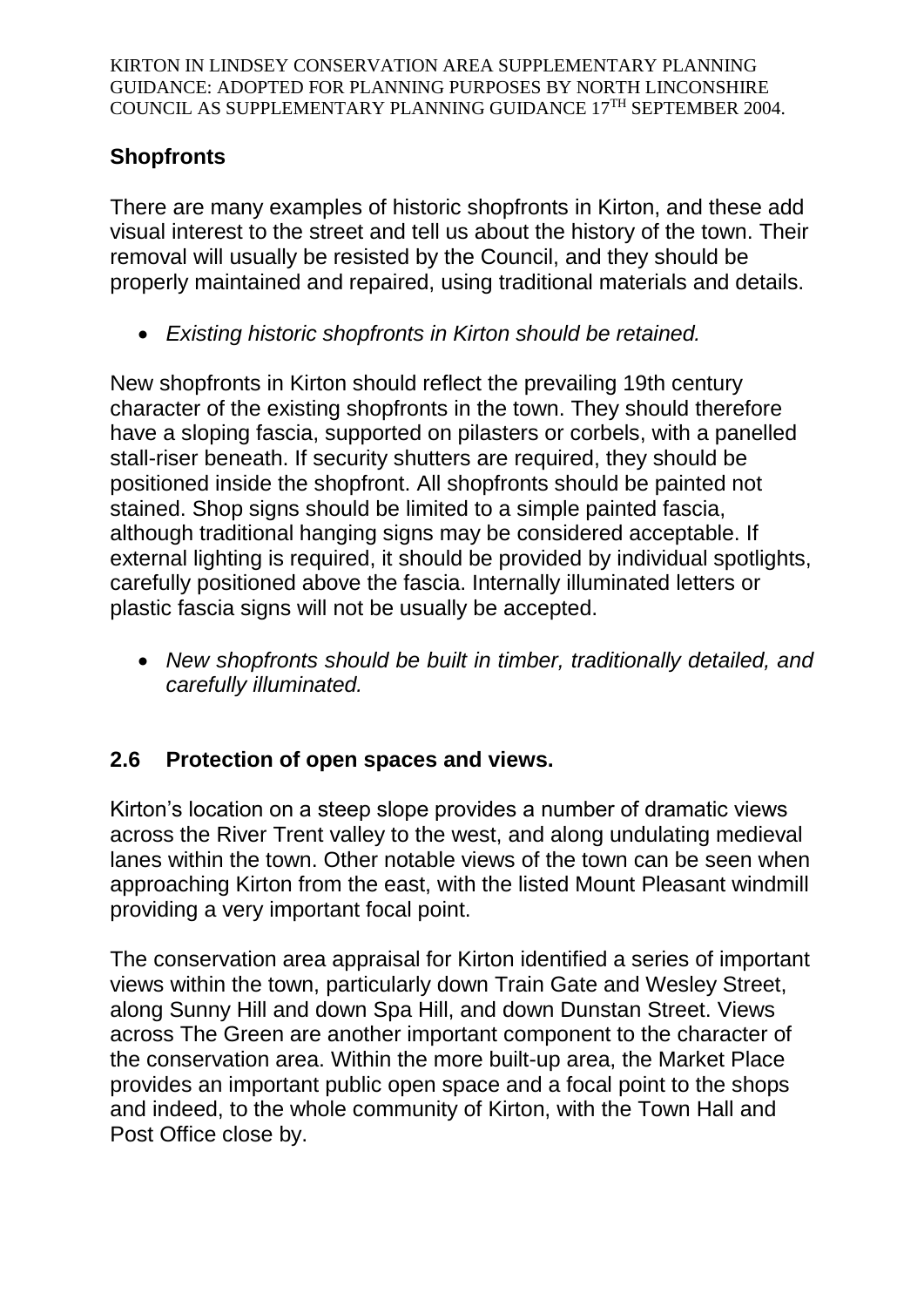*The Council will protect the existing views in Kirton as identified above. The Market Place will also be protected from unsuitable development which would adversely affect its appearance or character.* 

## **2.7 Trees**

The trees in Kirton play a very important part in the character and appearance of the conservation area and designation gives the Council added powers to control what happens to them.

 *If you wish to lop, top, uproot or fell a tree in the conservation area which is not already covered by a Tree Preservation Order (TPO) you must give the Council 6 weeks written notice before carrying out the work; trees have legal protection equivalent to a TPO for that period, and the Council may make an Order if it is considered appropriate. Proposals to prune a tree should clarify what is envisaged and the extent of the work. The Council will not normally require applications for the removal of dead wood with secateurs or handshears..*

Trees which, whilst remaining healthy, have reached a stage in their development where the crown spread begins to get smaller, are now generally regarded as "veteran''. Such trees may not necessarily be particularly old, but the onset of old age has been brought about by the tree's response to the surrounding environmental conditions (soil, air water and nutrient availability). They may therefore exhibit increasing die-back of branches, bark and trunk and may contain significant amounts of dead wood. Whilst the removal of dead wood will not generally require consent from the Council, the treatment in older trees requires careful consideration, and the Council can provide free advice. The Council is also currently producing Supplementary Planning Guidance on "Trees and development", and is looking to a long term tree strategy which will involve new planting and additional Tree Preservation Orders.

 *The Council will seek to promote the dissemination and use of best practice techniques for the proper management of veteran trees.*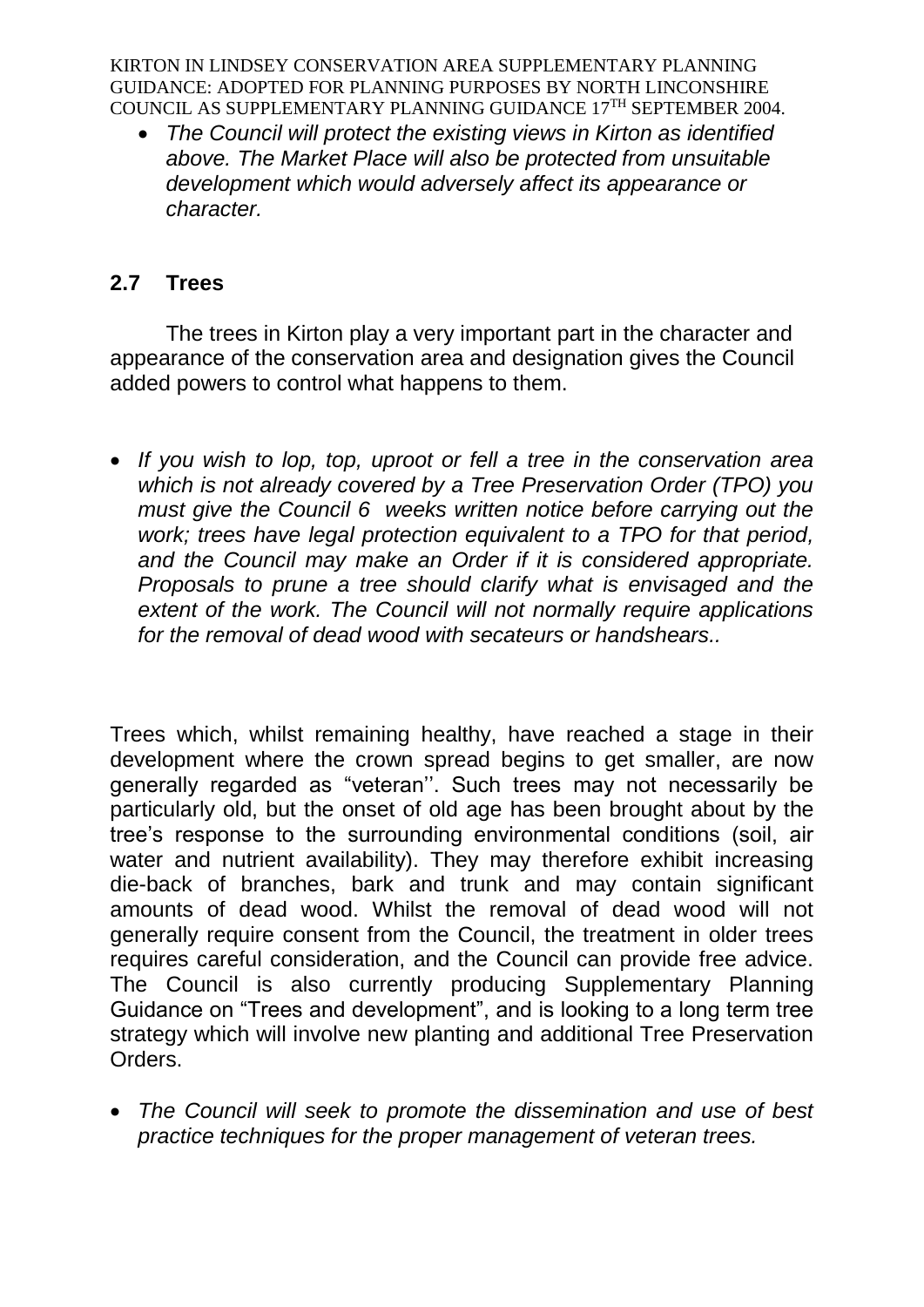KIRTON IN LINDSEY CONSERVATION AREA SUPPLEMENTARY PLANNING GUIDANCE: ADOPTED FOR PLANNING PURPOSES BY NORTH LINCONSHIRE COUNCIL AS SUPPLEMENTARY PLANNING GUIDANCE 17TH SEPTEMBER 2004. **2.8 Environmental Improvements - Street lighting and street furniture***.* 

The Council has already carried out a major landscaping scheme in the Market Place. Further improvements, using appropriate materials, will be carried out when funds permit to the pavements and street surfaces within Kirton. The installation of more appropriate street lighting, and the undergrounding of overhead wires, are desirable enhancements which could be implemented at some stage in the future.

 *The Council will continue to seek improvements to the appearance of the Kirton in Lindsey Conservation Area by the use of good quality materials for street and pavement surfaces and by the installation of more appropriate street lighting. Undergrounding overhead wires is also one of the Council's objectives.* 

### **2. 9 How residents can help.**

The character of the Conservation Area comes not only from the physical appearance of the town but also from the community who live and work in the area. Retaining and enhancing that character can only be achieved through residents, the Council and other service providers working together.

An owner is responsible for the continued maintenance of their property and garden, and regular repair with traditional materials can help to retain the quality of the townscape. Local residents and amenity groups can also help by recording the local history and features of the area, and by passing on information about good local builders and suppliers of traditional materials and skills.

If you live in the Conservation Area and are considering undertaking any repairs or alterations to your property or land, the best approach is always to contact the Council for advice on whether any permissions or consents are required and, if they are, how best to obtain these.

Advice on such matters is part of the service paid for by local charge payers and in available by contacting the Council's Planning and Regeneration Service which is based at Church Square House in Scunthorpe. Tele: 01724 297420.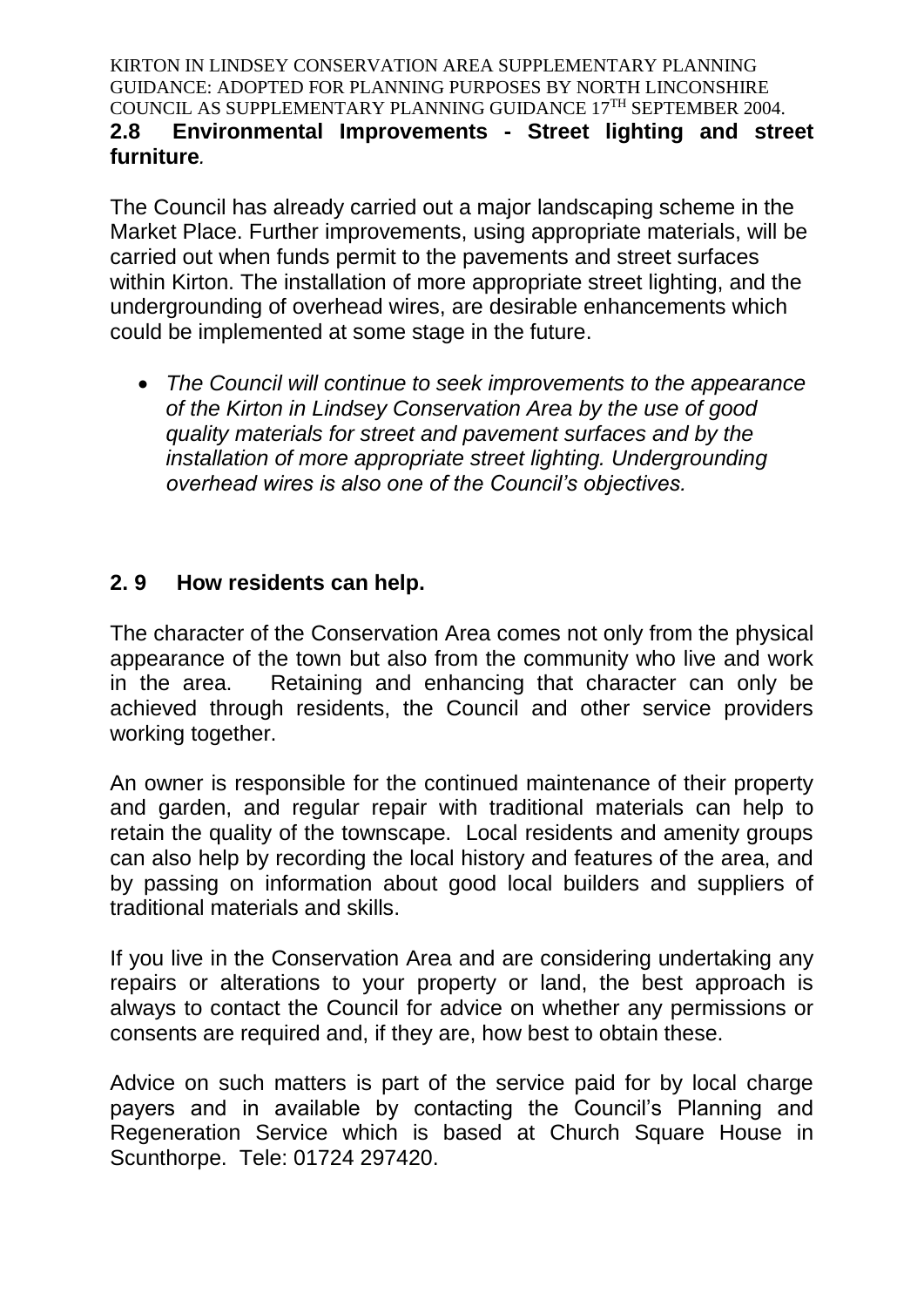### **2.10 Useful names and addresses.**

#### **For specific information about the Conservation Area, please contact:**

Edward Rychlak, Planning and Regeneration , North Lincolnshire Council, Church Square House, P O Box 42, Scunthorpe, North Lincolnshire DN15 6XQ (tel: 01726 297396)

### **For further information relating to listed buildings and conservation areas, contact:**

English Heritage, 23 Savile Row, London W1X 1AB. General telephone inquiries: 020 7973 3000 Customer Services 020 7973 4916.

#### **For detailed advice on repairing and restoring Georgian houses, contact:**

The Georgian Group, 6 Fitzroy Square, London W1P 6DY. Telephone: 020 7377 1644

### **For "Care for Victorian Houses" leaflet, contact:**

The Victorian Society, 1 Priory Gardens, Bedford Park, London W4 1TT Telephone: 020 8994 1019